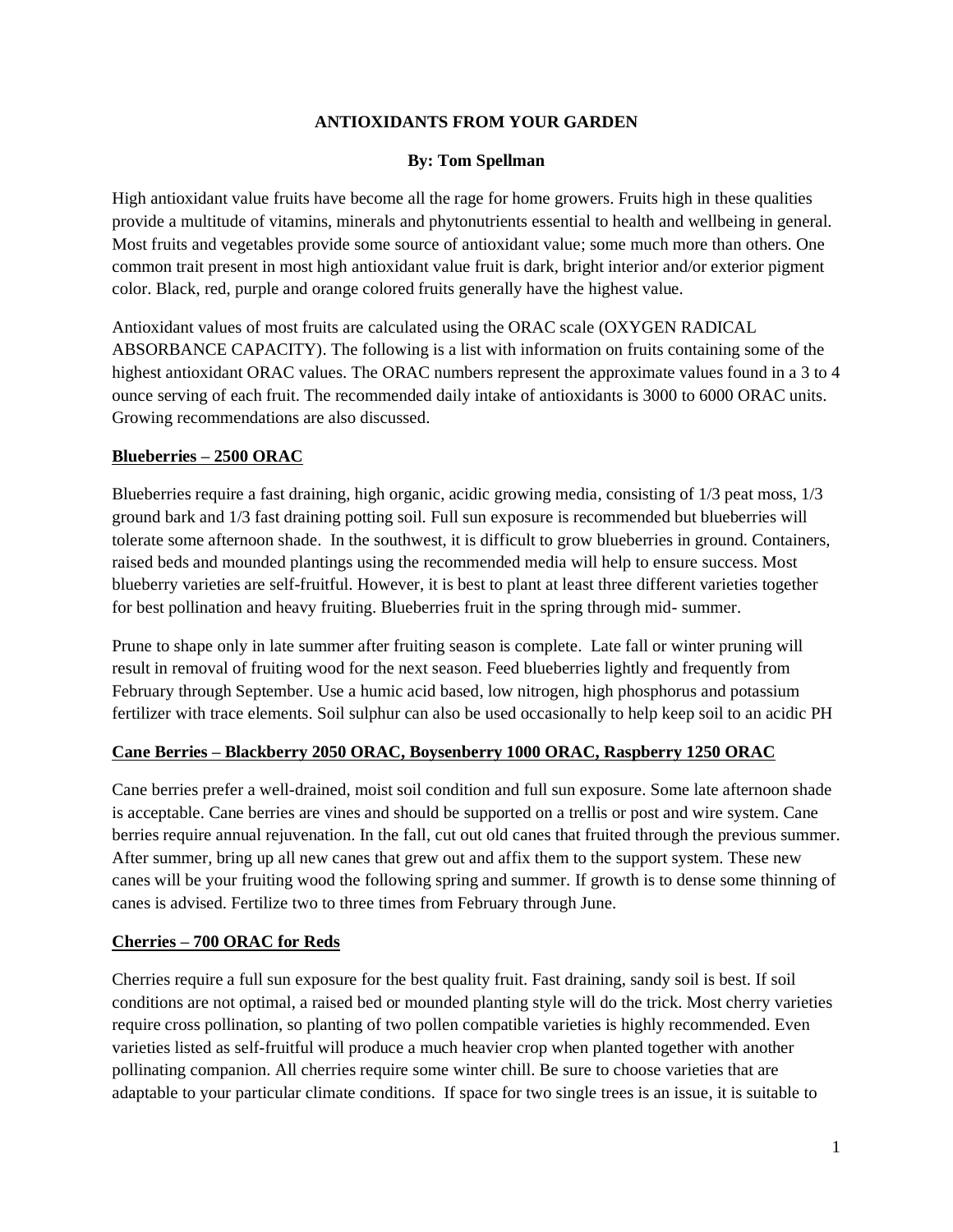plant the two varieties together in a combination and manage as a single specimen. Unpruned, even semi dwarf cherries can grow to 20' or better. Choose a size that is manageable for you and do not allow your cherries to grow larger than your chosen size. For ease of maintenance and harvest, it is best to summer prune after harvest. July and August are good months for summer pruning.

When dormant, during the winter season you can look for detail pruning issues. Remove dead wood, diseased wood, criss-crossing branches and open the center, as desired. In hot summer climates, cherry trees are susceptible to sunburn. Be sure to whitewash the trunk and southwest exposed structure with white or neutral color water based tree paint. Whitewashing is best accomplished during winter dormant season. Fertilize two or three times annually from February through June.

#### **Pomegranate – 3000 ORAC for Dark Reds**

Cultivation of the pomegranate goes back more than 5,000 years. Pomegranates require a full sun exposure. Most varieties prefer long, hot summers. They thrive naturally in desert regions of the Middle East and Mediterranean. Pomegranates adapt well to most soil types; but flower and immature fruit drop may occur if soil stays to wet or location is shaded. Pomegranate lends itself well to structuring; they can be grown as thick hedges. They can be easily espaliered and pruned for landscape function. Pomegranate grows naturally in a multi trunked, bushy form. With some diligent pruning, they can be grown as a single trunked tree as well.

Many varieties of pomegranate are available for sale, so do your homework and select the variety or varieties best suited to your growing needs. Flavors range from acidic to sweet. Interior aril colors can range from clear to light pink to red to almost black. Remember the darker the color the higher the antioxidant value. Flower colors can range from light creamy-orange to dark red-orange. Fall foliage color is a striking bright yellow. Pomegranates have almost no susceptibility to pest or disease issues when grown properly. Pomegranate should rate high on your landscape list and be considered for their beauty, diversity, flavor and high vitamin and nutrient value. Fertilize two times annually February and June.

# **Plum – 1000 ORAC for Red, 1150 for Black**

Plums have always been one of the most popular backyard fruit trees. When you bite into your first tree ripened Santa Rosa or Burgundy, you'll know exactly why. Plums will do best with full sun exposure. They prefer a fast draining soil. Some rootstocks used for plum like Citation will do well in soil that is heavier and not as fast draining. Make sure to choose the right varieties for your climate as well as the right rootstock for soil and geographic adaptability. Some plum varieties are self-fruitful and some require cross pollination. Like cherries and blueberries, even the self-fruitful varieties will produce heavier crops with cross pollination. Plum is another great candidate for multiple planting. Plant two, three or four successive ripening varieties in the space of one tree and have a continued harvest through most of the summer.

Pluots (plum/apricot hybrids) can also be worked into your plum combination planting. You can easily manage a four in one plum combination in the space you would have only considered previously for one tree. Summer prune for size control and winter prune for detail. Choose a size that is manageable for you and do not allow your plum or plum combination to become any larger than your chosen size. Plums and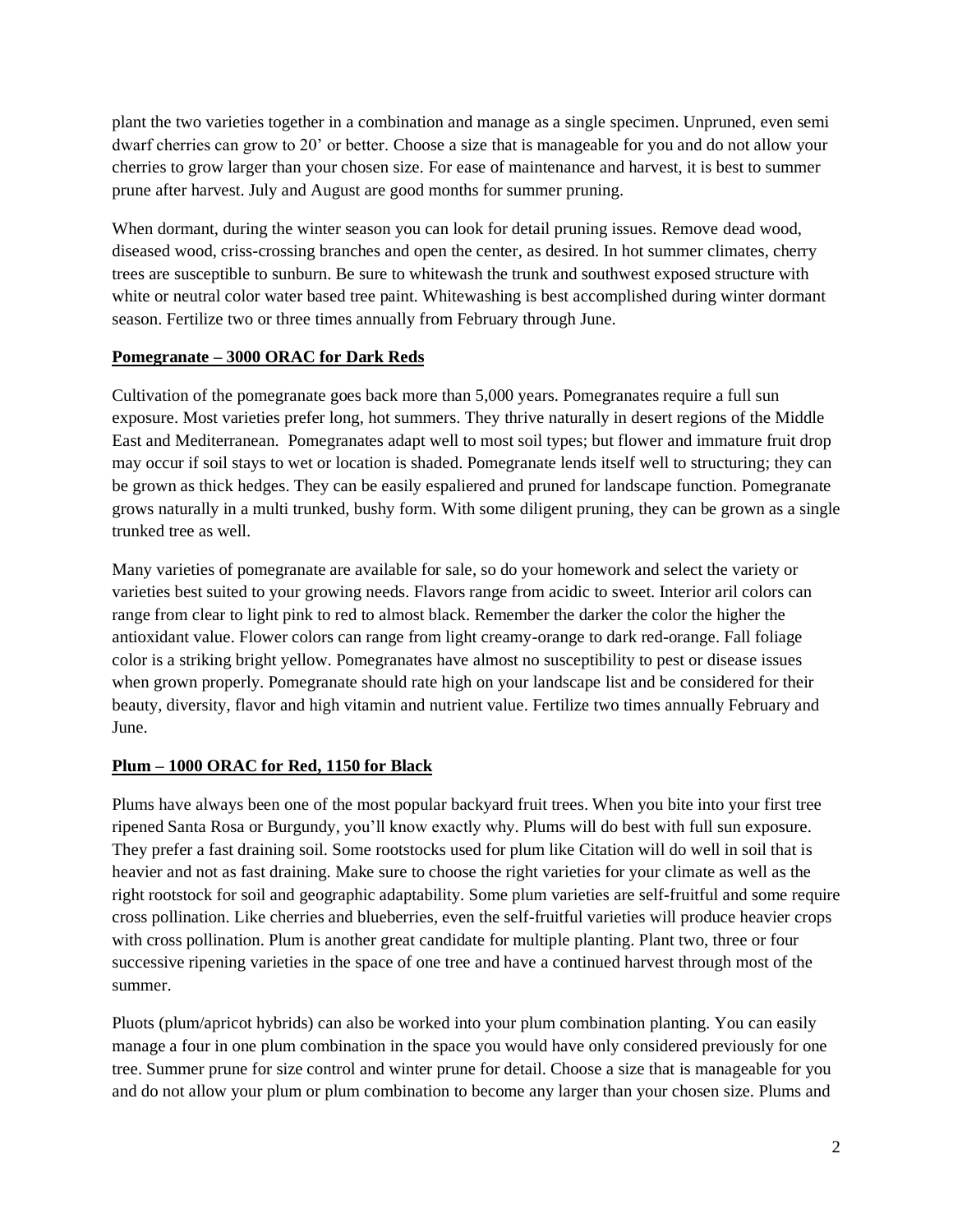pluots are available in a rainbow of colors. Remember - the darker the color, the higher the antioxidant value. Fertilize annually two or three times from February through June.

# **Grape – 800 ORAC Red, 1000 ORAC Black**

Grapes thrive with a full sun exposure. The roots can be shaded, but the vine tops should be right out in the open. Grape is a fast growing vine and requires structured support; choose a trellis, arbor, patio posts, fence posts or a simple post and wire system. The first two years in the ground should be dedicated to establishing the finished, desired form. In the third season after form is established, you can start pruning for fruit production. Grape pruning is best accomplished during the winter dormant season.

Grapes fall into two distinctly different pruning styles. The first is spur pruning. In spur pruning, last summer's growth clusters that grew out from the structured form are thinned down to single vines each. Then the remaining chosen vines are cut back to three to five buds from point of origin, approximately 4" to 8" in length. Flowers and fruit clusters will form from these short spurs.

The second method is cane pruning. In cane pruning, last summer's growth clusters are also thinned down to single vines. Then the remaining single vines are cut back to approximately 18" to 36" in length. Flower and fruit production will form along these longer canes. It's best to tie these longer canes back into the support system, so the weight of the fruit will not break them out and the fruit will not drop to the ground. Again, do your homework. Some popular commercial grape varieties require early season heat to ripen properly. Look for varieties that are best suited to your climate and geographic area. Fertilize two to three times annually from February through June.

# **Olive – 600 ORAC Green, 800 ORAC Black**

Olive trees require full sun exposure. They will thrive in most soil types. Olive trees can literally live and produce for hundreds of years, if grown under the right conditions. Olive fits right into our Mediterranean landscape style; drought tolerant, heat tolerant, cold tolerant and requiring little maintenance. In this writer's opinion, few trees are as stately and beautiful as a 50 year old olive tree. With its gnarly base, blue grey contrasting foliage color and multi trunked structure, they are standouts in any landscape. For decades, home owners have requested non-fruiting olive trees, as they've not wanted to deal with the flower drop, pollen and messy fruit drop.

All that has changed in recent years, taking into consideration new information available on the health benefits of using olive oil for culinary and cosmetic purposes. Newly introduced Spanish and Italian fruiting varieties are all the rage. Several varieties are available from local retail nurseries; some best for canning, some strictly for oil. Some work well for either. Fertilize once in the spring or twice annually (or whenever you think about it - they really are not that picky). Once established three to five deep irrigations through the summer season combined with average annual rainfall and you've got a tree for life.

# **Avocado – 800 ORAC**

Avocado trees will do best in a full sun location. They require a fast draining sandy soil. Raised bed or mounded planting is also beneficial. Avocado trees should be protected from frost, especially as young trees. They should also be protected from sunburn in hot summer areas. White wash should be applied the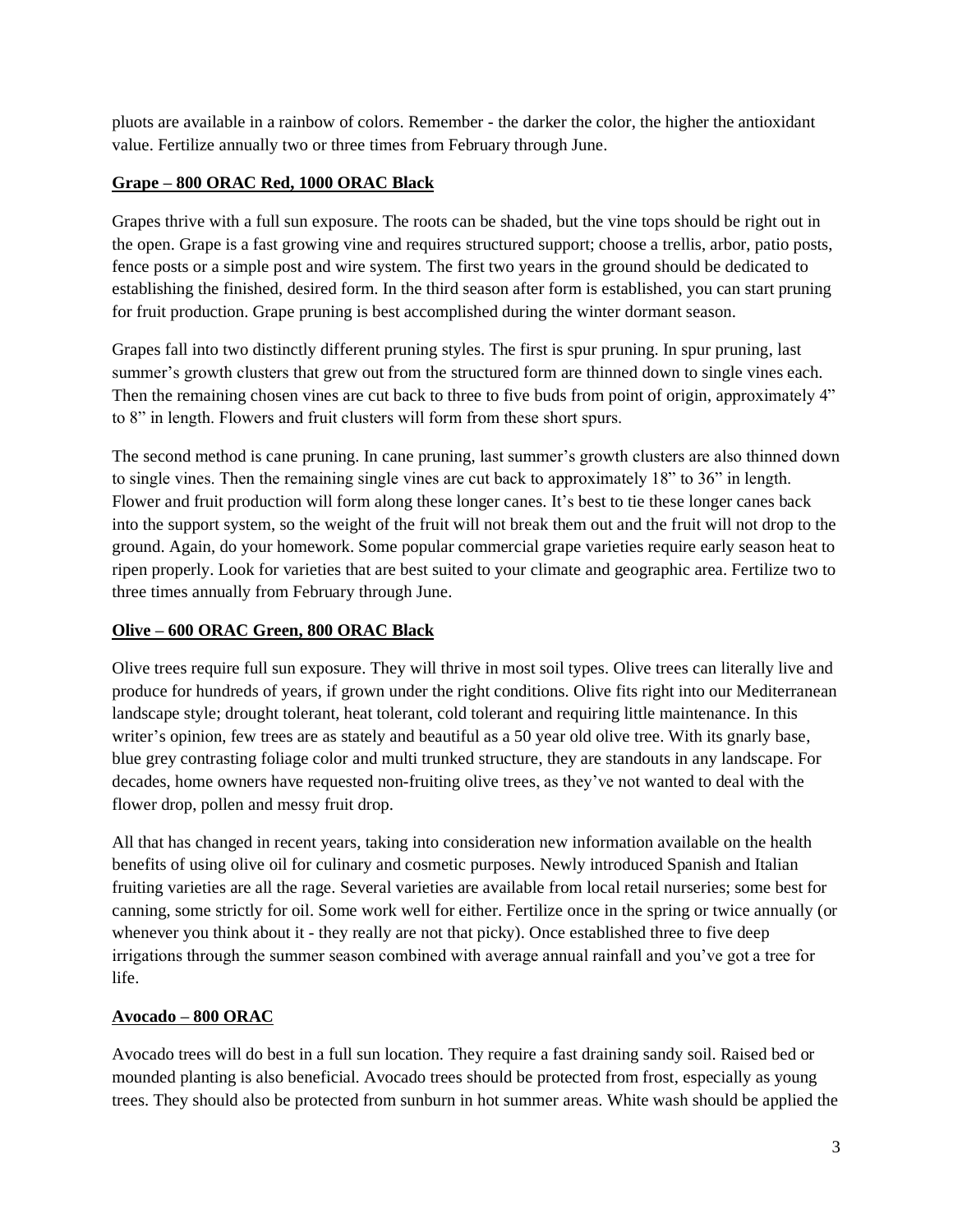very DAY the tree is transplanted into the ground or moved to a new location in its container. Particular attention should be paid to any green bark exposed to the southwestern sun. A young Avocado tree unprotected and exposed to a weeks' worth of direct sunlight can be damaged permanently and perish in its first season - protect your investment. Three or four different avocado varieties planted in close proximity can give you year round, successively ripening avocados. (At a dollar apiece in the markets, I'm absolutely serious about the word "investment").

Avocado is now considered a super food; high in vitamins, minerals, phytonutrients and that good HDL cholesterol. I try to eat an avocado or half of one every day. When considering successive ripening varieties for planting, try to include both type A and type B flowering selections. While all varieties are self-fruitful, this will help to ensure good cross pollination and heavy crops. Fertilize three times annually from February through June.

# **Strawberry – 1600 ORAC**

Strawberry plants prefer full sun exposure but will thrive and successfully fruit with some late afternoon shade. They prefer a fast draining, sandy soil and a slightly mounded raised planting site. Strawberry plants are quite adaptable to container, raised bed and vertical planting tubes. They also work well as a groundcover and understory plantings in and around other fruit trees. Most of the newer commercial strawberry varieties have been hybridized for large size fruit and heavy cropping all at one time, so the growers can get their crop to market in short order.

The home grower should look for old fashioned. That is, ever bearing varieties that will produce some fruit constantly over a long season as opposed to a lot of fruit in a short season. In my opinion, old fashioned varieties also give a better flavor, better color and higher nutritional value. In containers, feed lightly and frequently from February through September. In ground feed three times annually from February through June.

# **Citrus – 600 to 900 ORAC**

Citrus prefer a full sun exposure. Most varieties will grow well and produce with some late afternoon shade. Keep in mind, the more sun you get the sweeter your fruit will ripen. Lemons and limes that don't require high sugar levels will do better in partial shade than oranges and mandarins. Citrus prefer well drained, sandy soil. If soil conditions are less than perfect, consider a raised bed or mounded planting. Like other fruits discussed in this article, varieties with darker interior color like red grapefruit, blood oranges and Cara Cara pink navel orange have the higher antioxidant values. Citrus budded to dwarf rootstocks are also very container adaptable. Citrus is a very diverse fruit category, including everything from extremely sweet to sour acid. Fruit size can range from Kumquat and Calimondin (as small as a marble) to Grapefruit and Pomelo (as big as your head). A planting with as few as four or five successive ripening varieties can give you tree ripe fruit year round.

Most varieties will hold well on the tree for several months at peak ripeness. Citrus lend themselves well to a diversification of landscape style - from single specimens to multi planted. Hedge row and espalier are popular as well. Consider this; if citrus didn't produce a fruit, they would still be a popular landscape plant, providing dark green, dense foliage year round and beautiful white to light pink flowers for weeks or even months. They could be used as a replacement for most average landscape shrubs or small trees. In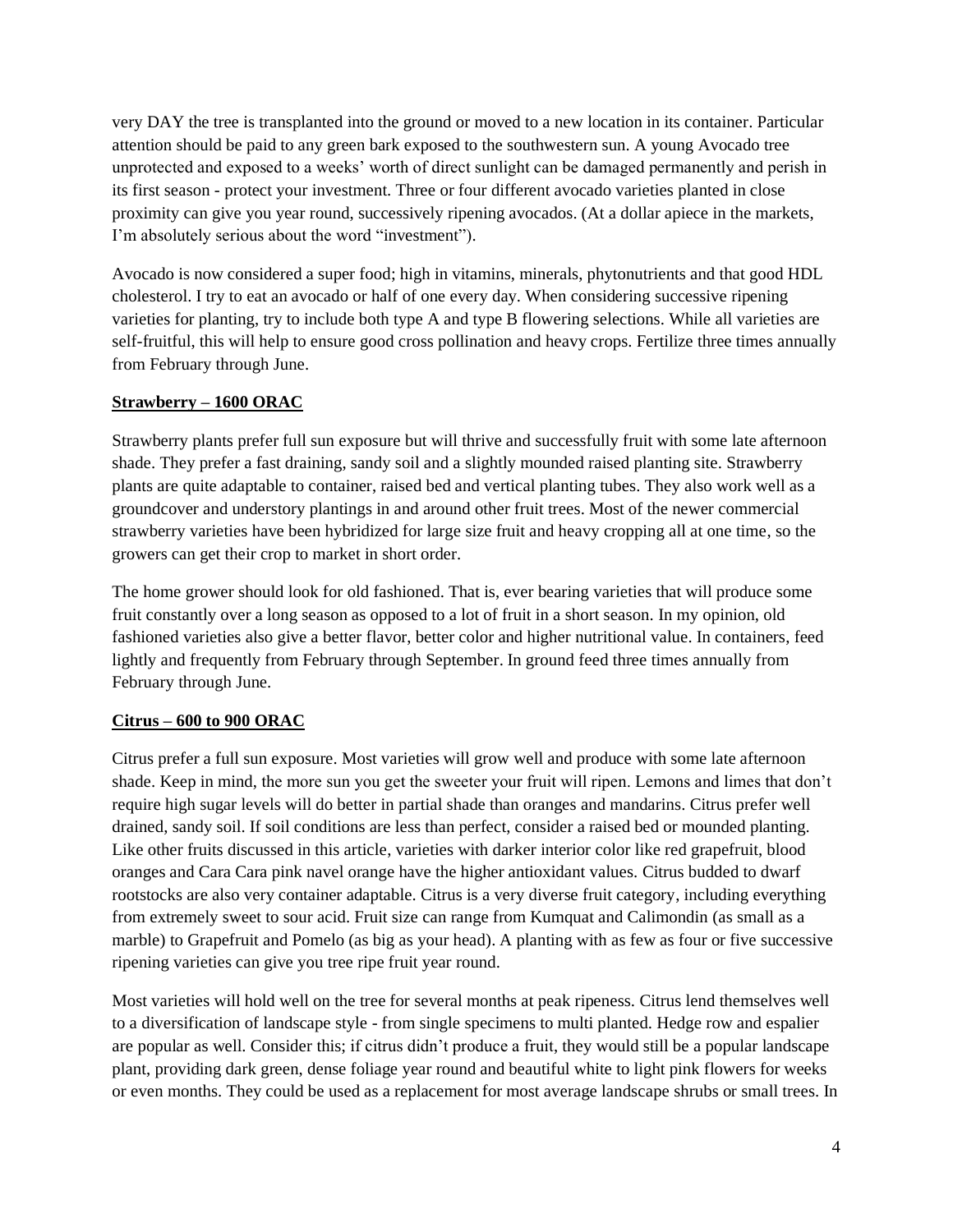containers, fertilize lightly and frequently from February through September. In ground fertilize three times annually from February through June.

# **Goji Berry –20,000 to 25,000 ORAC**

The goji berry could possibly be one of the highest sources of antioxidant value fruits to date. It produces small, orange colored, pea sized berries through the summer and fall. Goji prefer a full sun exposure or up to half day shade. It doesn't seem to be picky about soil type or drainage, since it originates from an arid region of China and the Middle East and seems to be quite drought tolerant. Caution: Goji is considered by some to be invasive. If left uncontrolled, its roots can run under the soil and sprout up several feet or yards away. However, it is a good candidate for growing under controlled conditions in a container. Fertilize twice annually in February and June but keep it low nitrogen to hold back vigor.

# **Helpful Growing Tips**

MULCH: Mulching is probably the most important message I can pass on to contribute to your growing success. In my opinion, if you're not mulching your garden, your landscape should be colored gravel and a pink flamingo. Mulch provides four important contributions to your garden.

1. A 2" to 4" layer of mulch will help to keep summer soil temperatures cooler by as much as 15 degrees. This allows for proper root function and development at soil surface with no stress or root damage due to excessive heat.

2. A 2" to 4" layer of mulch will make better use of your irrigation water by as much as 50%. This is huge during our current drought conditions.

3. A 2" to 4" layer of mulch will activate mycorrhizal activity and encourage beneficial insect and fungal activity that allows your plants to grow and function as nature intended, allowing plants to take valuable nutrients out of the soil as the mulch decomposes.

4. A 2" to 4" layer will not allow weed seeds to germinate through it, thus eliminating one of the most tedious garden chores by 80% or more. Caution: control Bermuda grass before applying mulch over it.

WATER: Irrigation should always be thorough and deep. Shallow irrigations promote weak rooted plants that do not handle heat stress. Shallow rooted fruit trees are inadequate in bloom and very susceptible to immature fruit drop. When you water, make it count and allow plants to go slightly dry in between irrigations. (Slightly dry, not bone dry). Be consistent in checking the soil with a moisture meter and irrigate when the meter reads right in the middle between moist and dry. If the meter reads wet, no irrigation is required. If your irrigation system is timer based, be willing to change settings as seasons and plant needs change. Summer is the season of the highest usage; start backing off as fall weather approaches. Winter requires almost no irrigation, as long as we receive normal rainfall. In spring, make sure to irrigate as bloom and fruit set begin to ensure a healthy crop.

FERTILIZER: Fertilize for two different reasons. First for young trees in the ground, be sure to fertilize for first, second and possibly third year. During this time, you are growing trees to your chosen size and establishing the canopy for future fruit crops. Establishing size and structure will require fertilizers higher